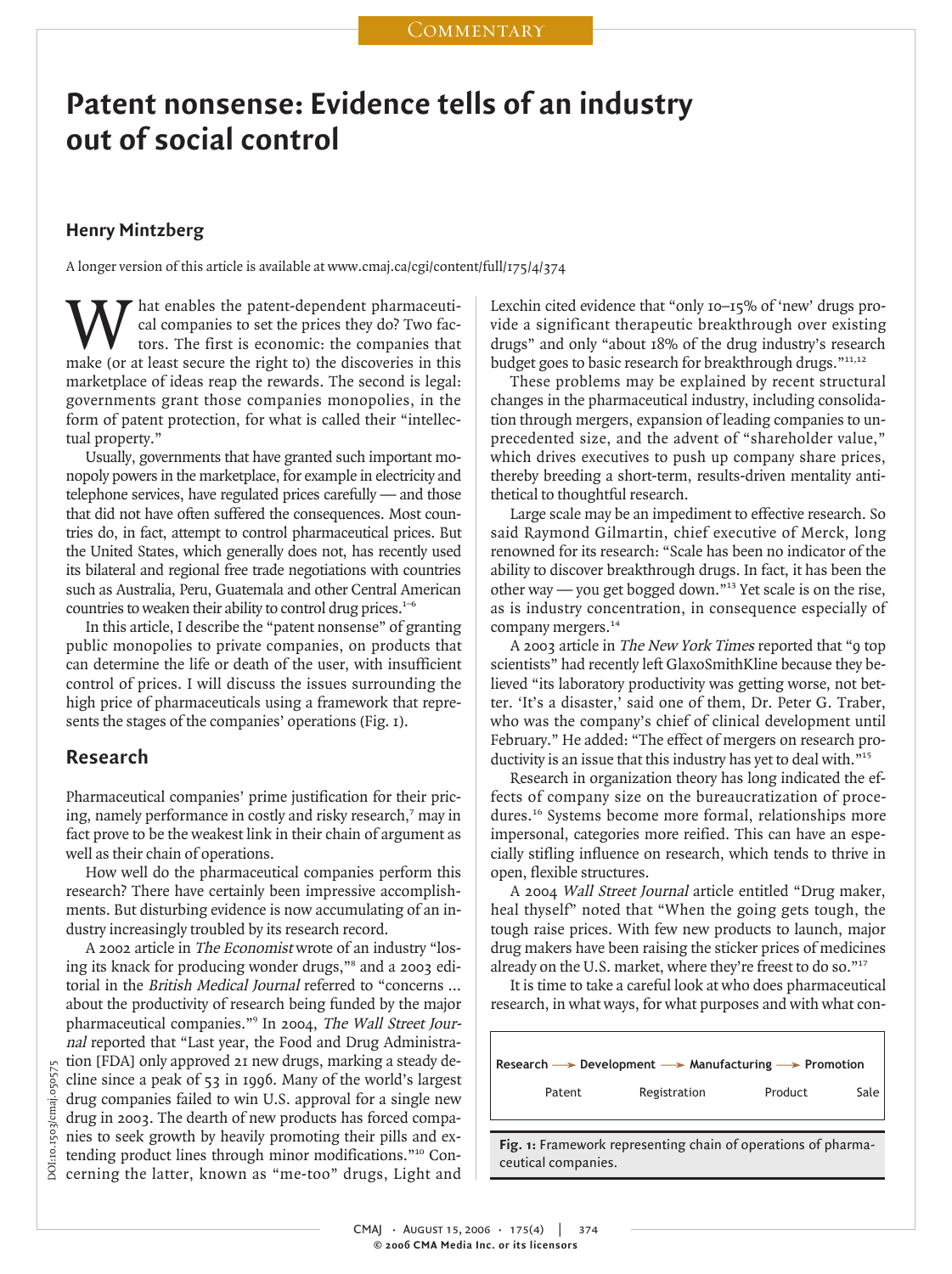sequences. Certainly there is an important role to be played by the large patent-dependent pharmaceutical companies, although if current trends continue, it may be more in development than in research. And smaller companies clearly have much to contribute in certain critical spheres of research. But we may have lost sight of the important role of other institutions as well as other incentives for discovery.

Consider 3 of the most significant pharmaceutical-related discoveries of the 20th century: penicillin, insulin and the polio vaccine. All came from the laboratories of not-for-profit institutions. Their incentives were clearly not primarily financial. Working in such institutions may in fact contribute to the effectiveness of the researchers. Imagine Alexander Fleming in a corporate laboratory today, expected to maximize "shareholder value" for shareholders he's never met while having to look at all those compounds on computer screens. What incentive would he have to see the potential of those bacteria in that mould?

"Intellectual property" appears to be a simple enough concept: to the maker of the discovery goes the benefits. But a pharmaceutical discovery is not a piece of land around which lines can be drawn. Discoveries flow into one another, and depend on each other. In particular, "downstream" discoveries, namely marketable products, often depend on "upstream" discoveries in basic research. Yet the former can be more easily patented than the latter because they are more tangible, and so companies that operate downstream may be able to benefit financially from discoveries made by not-forprofit institutions upstream.

Much of upstream research is government subsidized, which means that tax dollars may be converted into profits for pharmaceutical companies. A US Congress report of 2000 noted that "Of the 21 most important drugs introduced between 1965 and 1992, 15 were developed using knowledge and techniques from federally funded research."<sup>18</sup> In one case, a company "benefited from substantial investments in research conducted or funded by the NIH [National Institutes of Health]," with sales of the products amounting to \$9 billion between 1993 and 2002. The company gave the NIH \$35 million in royalty payments, a small fraction of what the NIH estimated to be of its own spending on the related research.<sup>19</sup>

#### **Development**

The major pharmaceutical companies are increasingly letting biotechnology companies and start-up companies "take the big risks of research." They then buy their innovations and develop them. "The evidence clearly suggests that smaller, younger organizations are more likely to deliver true innovations," claimed a pharmaceutical executive.<sup>20</sup>

That approach may be reasonable. But the profits resulting from it may not be. It is telling that Pfizer, the company known especially for mergers and for buying or licensing its way into new products, $21$  has become by far the largest pharmaceutical company and the most profitable.

Some of these profits, of course, end up with the small firms that make the discoveries. But much ends up with the

buyers of these innovations, and that has to do with market power, not research. The small firms may be adept at doing some of the research but are less so at doing much of the development, that is to say, carrying the discovered compounds to registration through testing. Here is where scale can be helpful, and indeed the formal procedures of the large companies. In fact, given their size and position in certain market segments, as a consequence of their established channels of distribution and massive expenditures on promotion, these companies can become the de facto gatekeepers of the registration and distribution processes. As such, they can reap huge economic benefits. Of course, no company can justify these profits on the basis of development, and certainly not on the basis of manufacturing (by one estimate, 3% of the exfactory price on average<sup>22</sup>) or promotion. So the large pharmaceutical companies justify their profits on the basis of research — even when it is not their own.

#### **Promotion**

At the end of the pharmaceutical chain of operations is promotion, much of which may benefit the companies at the expense of their customers.

The expenditures to pull the products through the channels, via physicians to users, are enormous. Fortune magazine has described Pfizer as a "marketing machine" that "spends roughly 39% of its revenues … on sales and marketing,"<sup>13</sup> — more, in fact, than it spends on research and development. To this must be added the time required of physicians. (The industry alone reportedly spends \$6000 to \$11 000 per physician per year.<sup>23</sup>)

"Promotion" is not meant to inform in any balanced way, but rather to convey the advantages of a product while obscuring its disadvantages. A reliance on promotion to inform about pharmaceutical products can thus lead to distortions in their use and to excessive prescribing, especially given the growing, and questionable, practice of advertising directly to consumers. "Timely, independent, comprehensive, and accurate information on new drugs is hard to find,"<sup>24</sup> noted 2 health policy academics. Might not health care be better served by having independent clearinghouses screen and make available all the relevant information on pharmaceutical treatments?

A great deal has been revealed in recent years about biases in pharmaceutical companies' reports on their medicines. These include "the preponderance of positive companysponsored studies," threats of "legal action to stop nominally independent researchers from publishing negative material" and research contracts that allow "the sponsoring company to delete information from the report and to delay publication."<sup>25</sup> Embarrassed by this, some pharmaceutical companies have announced changes in their intentions to report.

### **Conclusion**

In a 2001 Business Week article, Carey and colleagues<sup>20</sup> reported that "since 1988, the return on equity of the five biggest U.S. based drugmakers … has averaged 30% a year,"